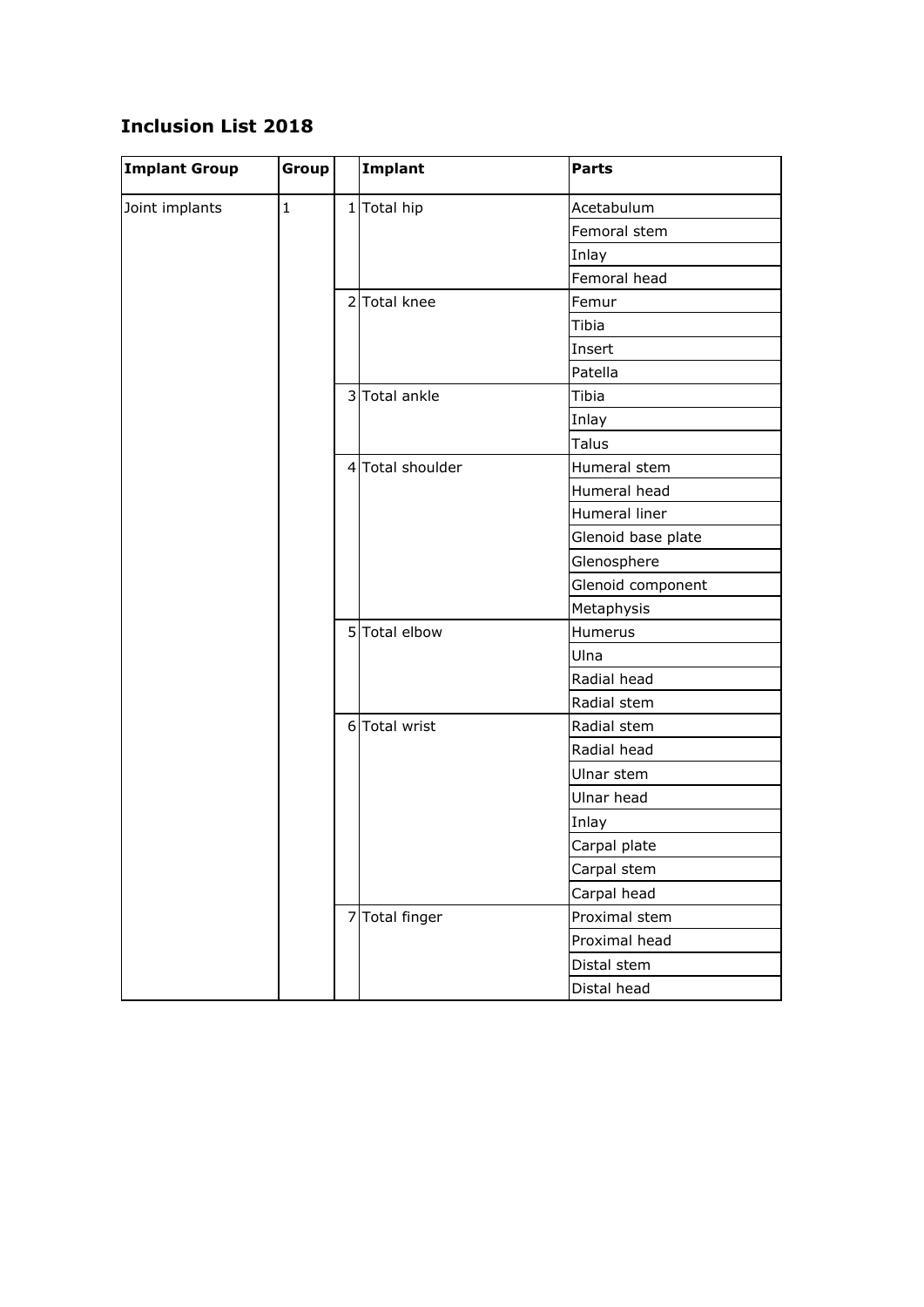| <b>Implant Group</b>     | Group |   | Implant                                     | <b>Parts</b>                    |
|--------------------------|-------|---|---------------------------------------------|---------------------------------|
| Incontinence<br>implants | 2     |   | 1 Female sling procedure                    |                                 |
|                          |       |   | 2 Male sling procedure                      |                                 |
|                          |       |   | 3 ProAct                                    | Left balloon                    |
|                          |       |   |                                             | Right balloon                   |
|                          |       |   | 4 Sphincter implant                         | Cuff                            |
|                          |       |   |                                             | Balloon reservoir               |
|                          |       |   |                                             | Pump                            |
|                          |       |   |                                             | Connectors                      |
| Gynecological            | 3     |   | 1 Essure                                    |                                 |
| implants                 |       |   | 2 Vaginal pelvic mesh                       |                                 |
| Heart implants           | 4     |   | 1 Pacemakers and leads                      | Pacemakers                      |
|                          |       |   |                                             | Leads                           |
|                          |       |   | 2 Implantable Cardioverter<br>Defibrillator | ICD                             |
|                          |       |   |                                             | Leads                           |
|                          |       |   | 3 Ventricular assist devices<br>(RVAD-LVAD) |                                 |
|                          |       |   | 4 Baroreceptor stimulation<br>device        |                                 |
|                          |       |   | 5 Heart valves                              |                                 |
|                          |       |   | 6 Intracardiac devices:                     |                                 |
|                          |       |   | a. ASD closure devices                      |                                 |
|                          |       |   | b. VSD closure devices                      |                                 |
|                          |       |   | c. PDA closure devices                      |                                 |
|                          |       |   | d. Left atrial appendage                    |                                 |
|                          |       |   | e. Coronary vascular plugs                  |                                 |
|                          |       |   | f. MitraClip                                |                                 |
|                          |       | 7 | Loop recorder                               |                                 |
| Brain stimulators        | 5     |   | 1 Deep brain stimulator                     | Intracranial electrode          |
|                          |       |   |                                             | Subcutaneous pulse<br>generator |
|                          |       |   |                                             | Subcutaneous extensions         |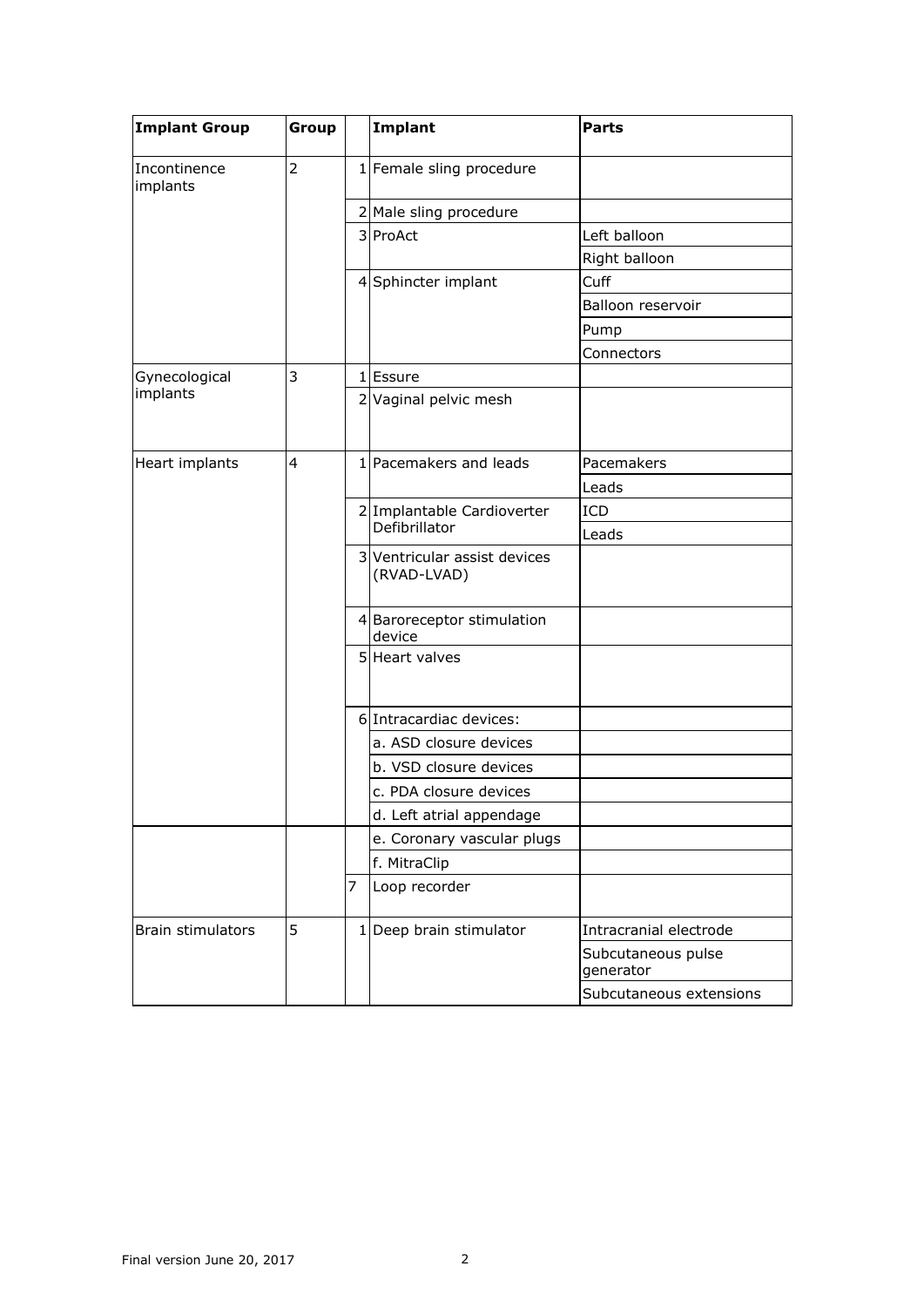| <b>Implant Group</b> | Group          |   | Implant                                                                                                                                                       | <b>Parts</b>            |
|----------------------|----------------|---|---------------------------------------------------------------------------------------------------------------------------------------------------------------|-------------------------|
| Neurostimulators     | 6              |   | 1 Neurostimulator for fecal<br>incontinence                                                                                                                   |                         |
|                      |                |   | 2 Neurostimulator for<br>constipation                                                                                                                         |                         |
|                      |                |   | 3 Neurostimulators for pain                                                                                                                                   | Epidural lead           |
|                      |                |   |                                                                                                                                                               | Subcutaneous extensions |
|                      |                |   |                                                                                                                                                               | Subcutaneous IPG        |
|                      |                |   | 4 Neurostimulators for<br>bladder control                                                                                                                     | Neurostimulator         |
|                      |                |   |                                                                                                                                                               | Leads                   |
|                      |                |   | 5 Neurostimulators for foot                                                                                                                                   |                         |
|                      |                |   | 6 Vagus nerve stimulator                                                                                                                                      | Pulse generator         |
|                      |                |   |                                                                                                                                                               | Electrode               |
| Medication pumps     | $\overline{7}$ |   | 1 Implantable insulin pump                                                                                                                                    |                         |
|                      |                |   | 2 Intrathecal drug delivery<br>system                                                                                                                         | Intrathecal catheter    |
|                      |                |   |                                                                                                                                                               | Subcutaneous port       |
|                      |                |   | (IDDS)                                                                                                                                                        | Subcutaneous pump       |
|                      |                |   | 3 Baclofen pump for ITB                                                                                                                                       |                         |
| Hearing implants     | 8              |   | 1 Cochlear implant (CI)                                                                                                                                       |                         |
|                      |                |   | 2 Active middle ear implant<br>3 Active Transcutaneous<br>Bone Conduction Implant                                                                             |                         |
| Vascular implants    | 9              |   | 1 Vascular stents<br>(noncoronary):<br>a. Drug eluting stents<br>(noncoronary)                                                                                |                         |
|                      |                |   | b. Bioresorbable stents<br>(noncoronary)                                                                                                                      |                         |
|                      |                |   | c. Vascular stents<br>(intracranial):<br>Flow diverters<br>d. Coronary stents: all<br>coronary stents, including<br>drug eluting, and<br>bioresorbable stents |                         |
|                      |                |   | 2 Intrathoracic vascular<br>implants including<br>thoracic aortic grafts, open<br>stent grafts, thoracic stent<br>grafts                                      |                         |
|                      |                |   | 3 Abdominal aortic grafts                                                                                                                                     |                         |
| Lung implants        | 13             |   | 1 Pulmonary valve                                                                                                                                             |                         |
|                      |                | 2 | Lung volume reduction coil                                                                                                                                    |                         |
|                      |                |   | 3 Airway stent                                                                                                                                                |                         |